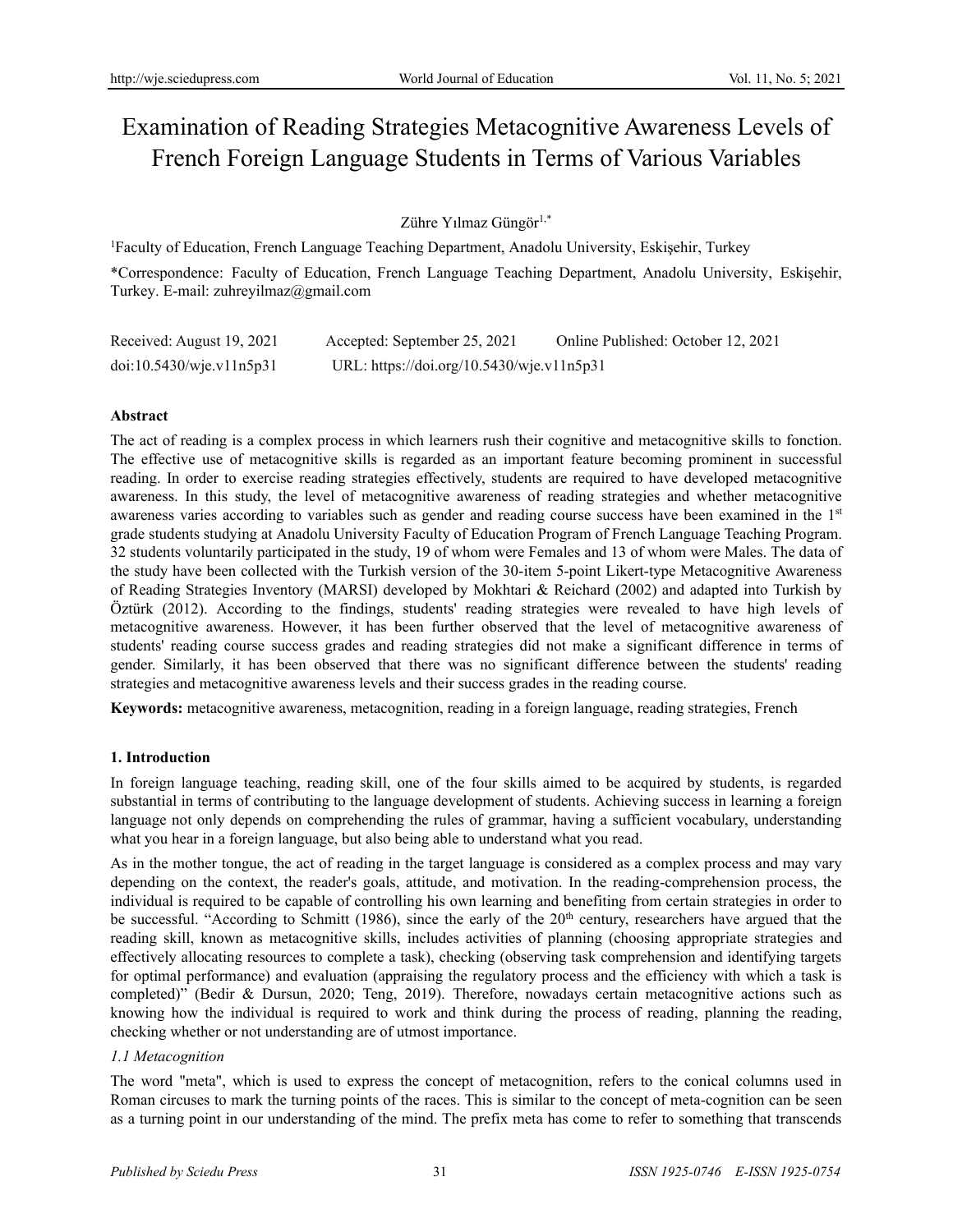the subject it is related to (Ficher, 1998).

Research (Aktürk & Şahin, 2011, cited by Gül, 2020) on metacognition has its origins in cognitive psychology according to Peters (2007), cognitive developmental psychology according to Hart (1965) and Steinbach (2008), and social developmental psychology according to Piaget (1950) and Tsai (2001). The concept of metacognition, first used by Flavell in the 1970s, was defined as the cognitive monitoring process occurring as a result of the interaction between metacognitive knowledge, metacognitive experiences, goals and actions (Özsoy, 2008, cited by Başaran, 2013). In other words, according to the definition of Flavell (1976), metacognition is referring to that uniquely human capacity of people to be self-reflexive, not just to think and know but to think about their own thinking and knowing (Ficher, 1998). Metacognition has become a more popular concept in the subsequent years and has been used in many fields as well as in education (Dimmitt & McCormick, 2012). According to this, metacognition is considered as a key competency for successful learning in a wide range of domains, including education (Stephanou & Mpiontini, 2017).

Many different definitions of metacognition are available in the literature. Metacognition can be defined simply as thinking about thinking (Anderson, 2002). Wenden (1987) defines metacognitive knowledge as "the knowledge one has about one's own learning" (Haukas, 2018). According to Pressley and Gaskins (2006), metacognition is referred to as "a concept providing information about when and where reading strategies are required be applied to improve reading comprehension". According to Schramm (2006, cited by Erdoğan & Yurdabakan, 2018), "metacognition in reading involves not only strategy awareness and perceived strategy use, but also the actual regulation and control of the reading process". Likewise, Vianty (2007) asserts a similar definition and defines metacognition as a process that includes thinking about the learning process, planning and understanding the learning process, following the mental product in the process and evaluating the learning product. Mokhtari and Reichard (2002) define metacognition as a cognitive skill applied to enhance the emotional qualities of thinking and cognitive knowledge.

Two different dimensions of metacognition are mentioned in the literature (Baker and Brown, 1984, cited by Pinninti, 2016; Pereira and Deane, 1997, cited by Başaran, 2013). The first dimension is about cognitive processes, which is the thinking. Cognitive strategies or the information obtained on which cognitive strategy to apply in which situation can be given as an example of this dimension of metacognition. The second dimension is about applying metacognitive strategies. Self-regulation or controlling thought are among the skills related to this dimension. As it can be acknowledged in here, the area covered by metacognition is as wide as possible.

Effective exercise of metacognitive skills is considered as an important feature in successful reading. In many research, it has been noted that individuals who are successful in reading are also more effective at exercising their metacognitive skills comparing to readers having reading skills to a lesser extent (Sucu, 2009).

In consideration of the characteristics of people with advanced metacognitive skills, it has been observed that the following skills have been developed accordingly. (Azizoğlu & Okur, 2020):

- being aware of their abilities and skills,
- choosing their learning methods,
- applying learning strategies effectively,
- being successful in the learning process,
- being able to evaluate their own learning processes,
- being able to use their previous knowledge effectively,
- being able to find suitable solutions to problems,
- being able to prepare an action plan for the problems,
- being able to examine any subject with questions such as what/why/how/when,
- having advanced questioning skills.

Based on these entire definitions, metacognition is a process of high-level thinking, and according to some researchers it is also considered as the 'seventh sense' and one of the mental characteristics exercised by successful learners (Rahimi & Katal, 2012).

## *1.2 Reading Strategies and Metacognitive Awareness*

"Reading", an action frequently practiced in daily life, has an important place in foreign language education as it enables the individual to acquire information by being aware of the outside world. For this reason, providing students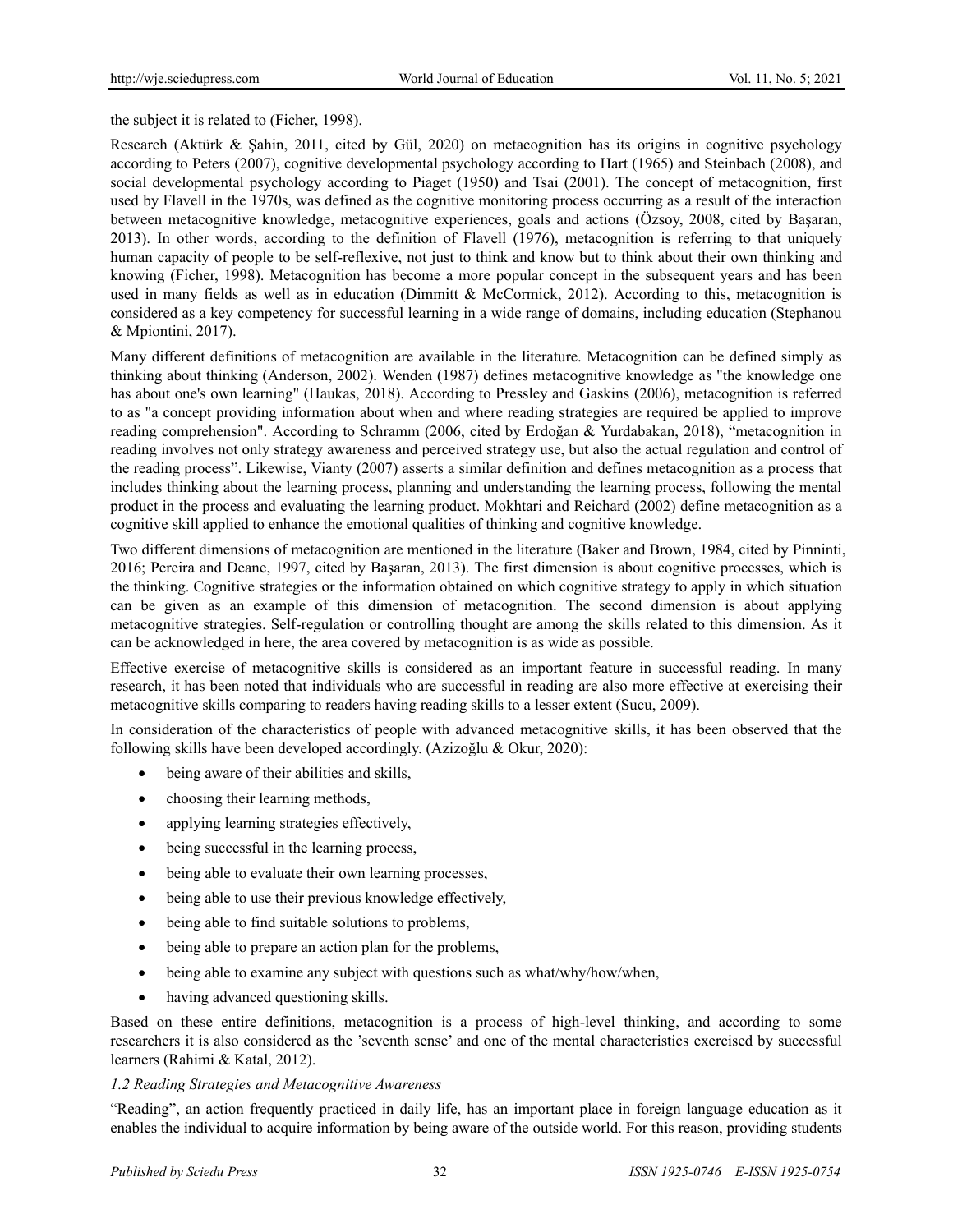with reading skills and improving their reading comprehension levels in language teaching are among the primary objectives of teachers. The first step of ensuring that students are good readers is to ensure that they are aware of their reading strategies and learn to exercise them accurately when necessary. Therefore, the primary objective of reading is required to be comprehension, and this can only be achieved through strategic reading. Hence, it is clear that no act of reading that does not result in comprehension can accomplish its objectives. Briefly, the good reader is a strategic reader, and he knows how to approach the text (Şahan, 2012).

As psychologist P. Riley (1985, cited by Rui, 2000) has emphasized, the term strategy has become an important word in the social sciences in the 1980s, especially because it provides an epistemological bridge between intention and action. According to Williams (1989, cited by Cornaire, 1999), "strategy" in foreign language teaching is a conscious step taken to solve a problem or achieve a goal. Reading strategies are the names given to the techniques helping for the solution of the problems encountered during reading, increase the efficiency of reading, and contribute to the development of the individual's comprehension level (Akkaya, 2011). For this reason, students need to learn how to apply reading strategies in order to reach their reading objectives (Ay, 2008).

If reading strategies are required to be defined, it can be said that certain mental tactics are available for the individuals to exercise during reading in order to make it easier to extrapolate the texts. In other words, reading strategies demonstrate how readers perceive reading, how they read, how they perceive and what they do if they do not understand. (Block, 1986, cited by Çetinkaya, 2004).

Many researchers have grouped and named their reading strategies in various forms. According to Reid (2007), reading strategies consist of scanning (scanning), superficial reading (skimming) and detailed reading strategies. In his study, Zhang (1993) divided reading strategies in 4 groups: cognitive strategies, compensation strategies, memory strategies, and evaluation strategies. Auerbach & Paxton (1997) addressed these strategies to be grouped in 3 categories: pre-reading strategies, during reading strategies, and post-reading strategies. In the scale developed by Mokhtari & Reichard (2002) and used in many studies, reading strategies are again discussed in three different groups: Global Reading Strategies, Problem Solving Strategies and Support Reading Strategies.

Despite the various groupings we have mentioned so far, reading strategies are often divided into three as pre-reading, during reading and post-reading strategies in the literature (Susar Kırmızı, 2009, cited by Aktas & Ertem, 2016):

**1. Pre-reading strategies:** refers to reviewing/examining the text, identifying key words, determining reading purposes, using prior knowledge, forming questions and making guesses/creating hypotheses.

**2. Strategies during reading:** refers to identifying words, establishing relationships, visualizing, seeking answers to questions and creating new questions, focusing on purpose, checking guesses/hypotheses, underlining, taking notes, identifying complex points, fluent reading.

**3. Post-reading strategies:** refers to summarizing, answering questions, synthesizing, explaining and evaluating text with visual elements.

The strategies for each individual to choose for themselves differ according to their own reading goals and stages, because the problems experienced by the readers in the reading process are different from each other (Gül, 2020).

In general, the act of reading is a complex process requiring the use of cognitive and metacognitive strategies, and students apply strategies while controlling this process. Students can apply these entire strategies accurately and appropriately, only if their metacognitive awareness and skills are developed (Carrell, 1989). Individuals with advanced metacognitive awareness are aware of what they know and do not know, their own cognitive processes, can evaluate and plan their own learning, control their mental processes, take responsibility for learning, reading strategies and apply them effectively (Bağçeci et al., 2011, cited by Azizoğlu & Okur, 2020). According to those who adopt the cognitive approach, certain processes taking place in the learner's mind affect learning (Bacanlı, 2004, cited by Temizkan, 2008). Therefore, thinking about cognitive processes or metacognition in reading reveals the focus of reading comprehension research, Grigorenko & Sternberg, 2008). Metacognitive knowledge or metacognitive awareness refers to learner's knowledge about their personal strengths and weaknesses, pertains to a specific task, and may vary between tasks, strategies, goals, and other relevant to achievement of a pursuit goal information (Efklides, 2008; Perry, 2013; Tanner, 2012, cited by Stephanou & Mpiontini, 2020). So, in short, metacognitive awareness involves the awareness of whether or not comprehension is occurring, and the conscious application of one or more strategies to correct comprehension (Wang, 2009).

Students with a high level of metacognitive awareness know what to do if they encounter a problem while reading, and they apply certain strategies to understand what they read. In the foreign language learning process, the application of metacognitive strategies motivates students to think, provides a deeper learning and increases the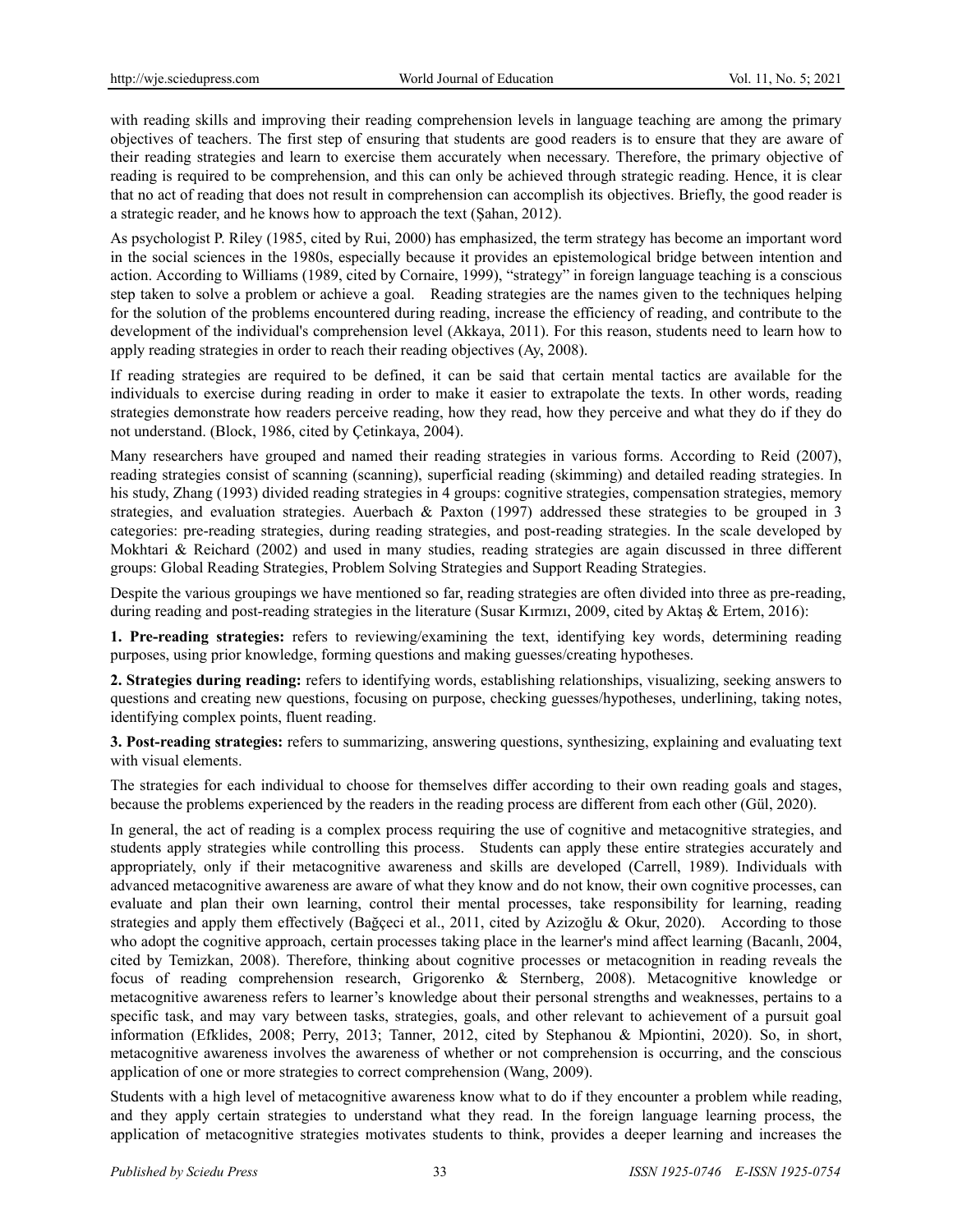performance of students who face challenges in language learning. If we review the studies conducted with successful and weak readers, it is observed that successful readers "apply their full attention to reading, anticipate the text before reading, exercise reading strategies, analyze the content, identify keywords, organize new and old information, and know what they have learned by checking their levels of comprehension" (Bråten et al., 2010; Palincsar & Brown, 1984, cited by Kuruyer & Özsoy, 2016).

When we review the literature, it is observed that successful readers are aware of their reading strategies the way they exercise them consciously, as well as being conscious of metacognition.

Examining the variables affecting the reading strategies metacognitive awareness generally focuses on learners of English as a foreign language. Considering that the studies conducted with those who learn French as a foreign language are limited, it is considered that this study shall contribute to the literature on the subject. The study aims to identify the reading strategies metacognitive awareness levels of 1<sup>st</sup> grade students studying in the Anadolu University Faculty of Education Program of French Language Teaching and examine these in terms of various variables. Within the framework of this purpose, answers to the following questions were sought:

1. What is the level of metacognitive awareness of reading strategies of French foreign language students?

2. Is there a significant gender difference between students' reading success grades and reading strategies metacognitive awareness levels?

3. Is there a significant difference between students' reading strategies metacognitive awareness levels and their success grades in the reading course?

## **2. Method**

### *2.1 Model of the Research*

The reading metacognitive awareness levels of the 1<sup>st</sup> grade students participating in the research were examined in accordance with two variables: gender and reading course success grade. Accordingly, the research is patterned on the relational screening model. Relational screening models are research models that aim to identify the existence and/or degree of co-variation between two or more variables, and there are many application areas. (Karasar, 1995: 81).

#### *2.2 Study Group*

The participants of the study are the 1st grade students studying in the Program of French Language Teaching of the Faculty of Education of Anadolu University. 32 students have voluntarily participated in the study, 19 of whom were Females and 13 of whom were Males. It is regarded that the foreign language levels of the students are at the level of A2-B1 in accordance with the CEFR (The Common European Framework of Reference for Languages). Descriptive information about the participants is presented in Table 1.

**Table 1.** Distribution of Students by Gender

| Gender |    | %     |
|--------|----|-------|
| Female | 19 | 59.4  |
| Male   | 13 | 40.6  |
| Total  | 30 | 100.0 |

As seen in Table 1, 59.4% of the participants were female  $(f = 19)$ , while 40.6% were male  $(f = 13)$ .

#### *2.3 Data Collection Tools*

The Turkish version of the Metacognitive Awareness of Reading Strategies Inventory (MARSI) consisting of 30 items developed by Mokhtari and Reichard (2002) has been applied to determine the participants' reading strategies and metacognitive awareness levels. In the scale, it is aimed to determine metacognitive awareness towards *Global Reading Strategies*, *Problem Solving Strategies* and *Support Reading Strategies*. According to the scoring rubric suggested by Mokhtari & Reichard (2002), 3.5 and above = High, between  $2.5-3.4$  = Medium, and 2.4 or below = Low level of reading strategy use.

The general reliability of the Reading Strategies Metacognitive Awareness scale was found to be highly reliable as  $\alpha$ =0.914. When the reliability of the sub-dimensions of the scale was examined, the reliability of the Global Reading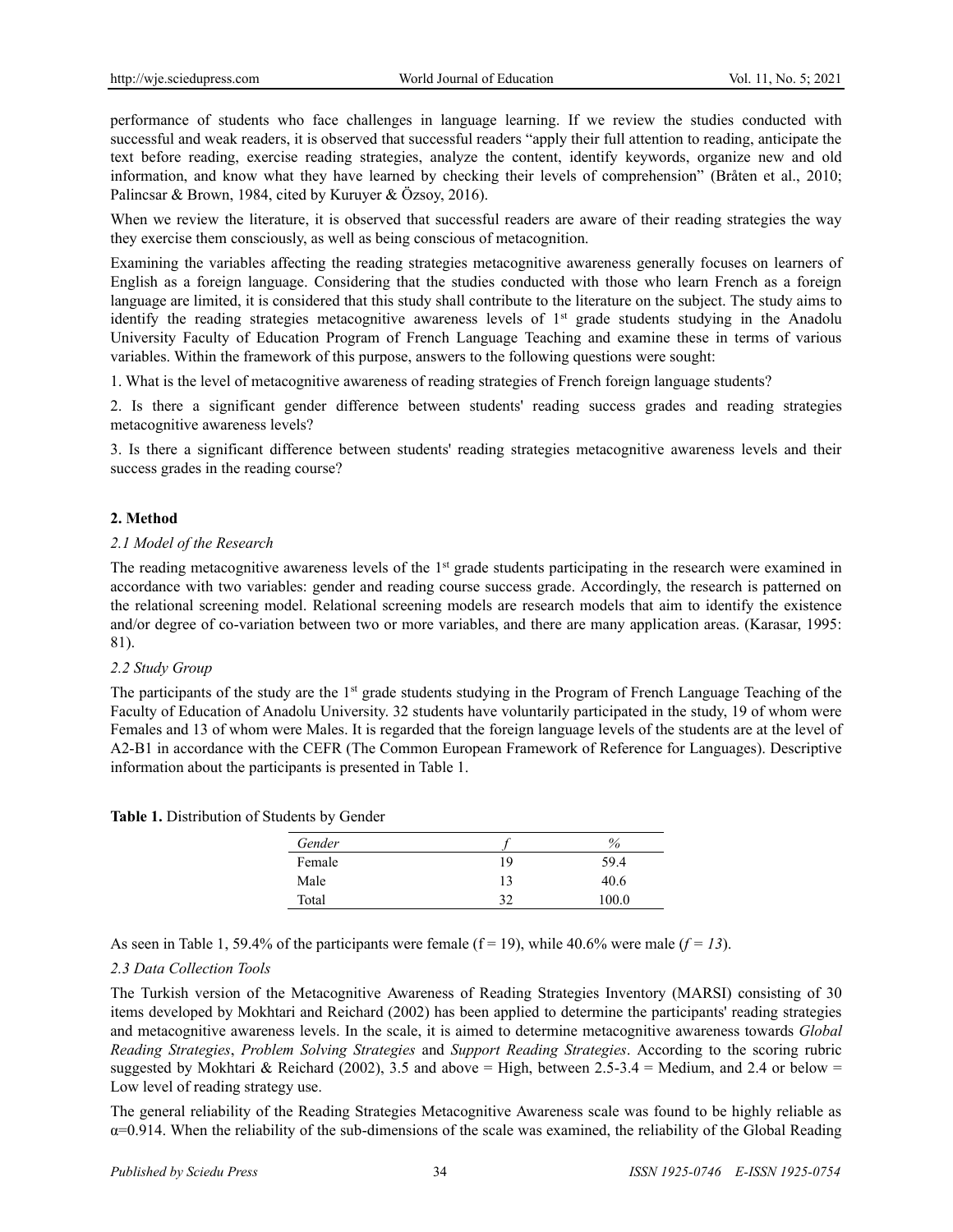Strategies sub-dimension was calculated as  $\alpha$ =0.896, the reliability of the Problem-Solving Strategies sub-dimension  $\alpha$ =0.801, and the reliability of the Support Reading Strategies sub-dimension as  $\alpha$ =0.874.

## *2.4 Analysis of Data*

The data has been analyzed with SPSS V23. The Shapiro-Wilk test of compliance with the normal distribution in the data obtained and two independent sample t-tests have been used to compare the normal distribution data by gender. In the study of the relationship between normal distributed reading course success grade and scale scores, the Pearson correlation coefficient was applied. Analysis results are presented as mean ± standard deviation (SD) and median (minimum – maximum) for quantitative data. Significance level was applied as  $p<0.050$ .

## **3. Findings and Discussion**

The 1st question of the study was*"What is the level of metacognitive awareness of reading strategies of French foreign language students?".* The related findings are given in Table 2.

|                                   | Frequency (n) / Mean $\pm$<br>s deviation | Percent $(\%)$ / Mean (min.<br>$-max.$ ) |
|-----------------------------------|-------------------------------------------|------------------------------------------|
| Gender                            |                                           |                                          |
| Female                            | 19                                        | 59,4                                     |
| Male                              | 13                                        | 40.6                                     |
| Reading Class Success Score       | $68,03 \pm 11,67$                         | $66,80(51,60 - 93,00)$                   |
| Global Reading Strategies         | $3,75 \pm 0,55$                           | $3,85(2,50 - 4,80)$                      |
| Problem Solving Strategies        | $3.87 \pm 0.49$                           | $3,95(3,00 - 4,60)$                      |
| <b>Support Reading Strategies</b> | $3.51 \pm 0.49$                           | $3,60(2,70 - 4,90)$                      |
| Reading Strategies Metacognitive  | $3.71 \pm 0.38$                           | $3,70(3,00 - 4,30)$                      |
| Awareness Scale Overall Score     |                                           |                                          |

**Table 2.** Descriptive Statistics of Variables

Table 2 indicates the students' Reading Class Means, Global Reading Strategies - Problem Solving Strategies - Support Reading Strategies. However, Table 2 also includes the general scores of Reading Strategies Metacognitive Awareness levels.

In the light of the data obtained accordingly, it has been determined that the students' reading course success point average is 68.03. This mean is listed as an intermediate score based on the transcript of the Anadolu University (Table 3).

**Table 3.** Grade Sheet of the Anadolu University Absolute System and Credit System

|                         | Credit System (out of 4.00) |       |
|-------------------------|-----------------------------|-------|
| Absolute System (out of | Letter                      | Grade |
| 100)                    | equivalent                  | Value |
| 84-100                  | AA                          | 4.00  |
| $77 - 83$               | AB                          | 3.70  |
| $71 - 76$               | BA                          | 3.30  |
| $66 - 70$               | BB                          | 3.00  |
| $61 - 65$               | BC                          | 2.70  |
| $56 - 60$               | CB                          | 2.30  |
| $50 - 55$               | CC                          | 2.00  |
| $46 - 49$               | CD                          | 1.70  |
| $40 - 45$               | DC                          | 1.30  |
| $33 - 39$               | DD                          | 1.00  |
| $0 - 32$                | FF                          | 0.00  |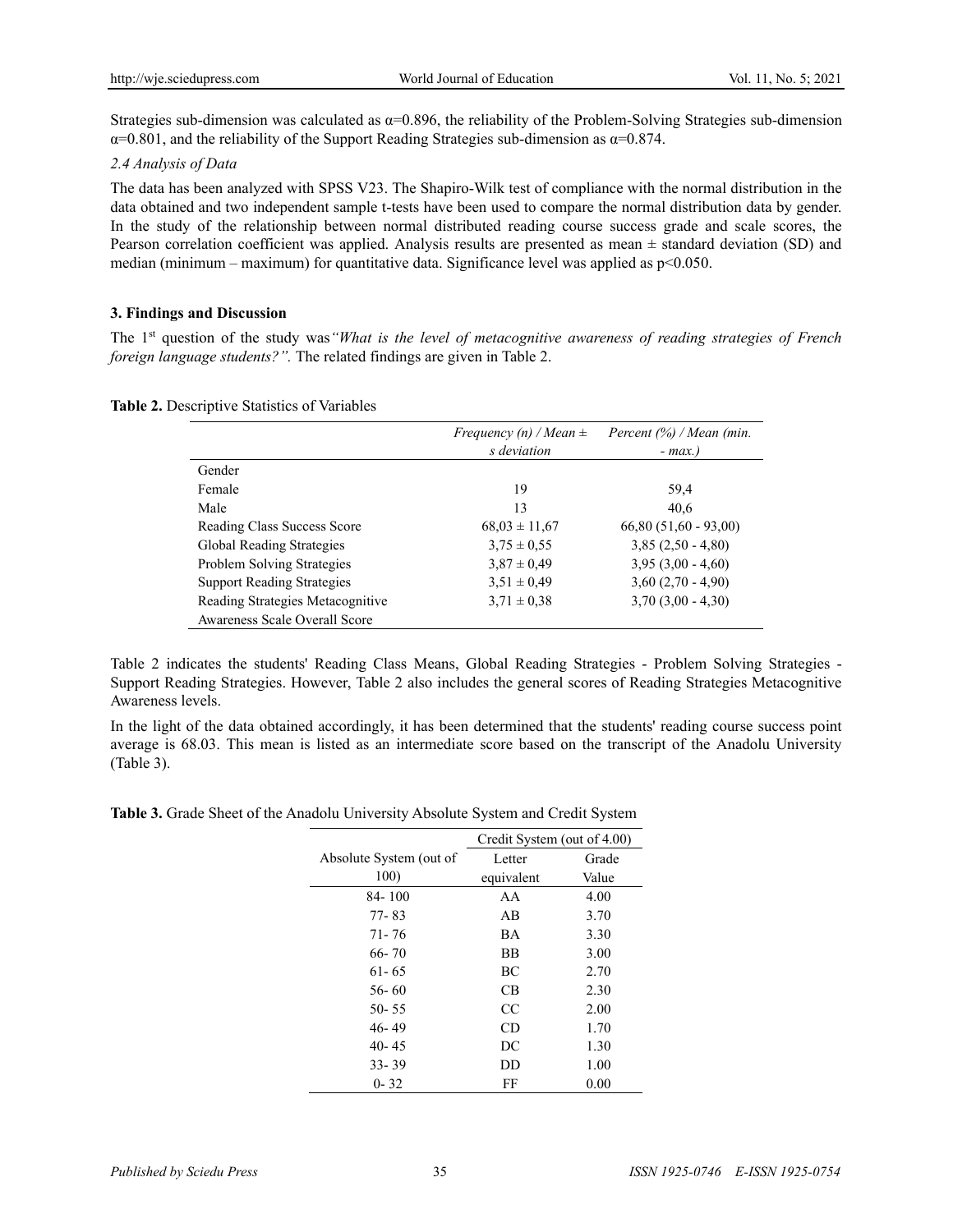Considering the strategy scores, it has been determined that the mean of the students' *Global Reading Strategies* score was 3.75, the mean of the *Problem-Solving Strategies* score was 3.87, and the mean of the *Strategies that Support Reading* was 3.51. The overall mean score of the *Reading Strategies Metacognitive Awareness Scale* was determined as 3.71. Considering this situation, according to the scoring key suggested by Mokhtari & Reichard (2002), it is revealed that students exercise the entire strategies at a high level (3.5 and above = High).

The findings regarding the 2nd question (*Is there a significant gender difference between students' reading success grades and reading strategies metacognitive awareness levels?*) of the research are presented in Table 4 and Table 5. It is not feasible to present the entire data for Females and Males in a single table because it would not fit in the page layout, and therefore, they are presented in two separate tables. Accordingly, the *Test statistic* and *p*, which are common calculations, are included in both tables.

**Table 4.** Comparison of Reading Course Success Score and Reading Strategies Metacognitive Awareness Scores by Gender

|                                   | Female                     |                        | <b>Test Statistic</b> |             |
|-----------------------------------|----------------------------|------------------------|-----------------------|-------------|
|                                   | Mean $\pm$ s.<br>deviation | Mean (min. - max.)     | Female+Male           | Female+Male |
| Reading Class Success Score       | $65,09 \pm 11,83$          | $63,40(51,60 - 93,00)$ | $t = -1.776$          | 0.086       |
| Global Reading Strategies         | $3.72 \pm 0.60$            | $3,90(2,50 - 4,80)$    | $t = -0.314$          | 0.756       |
| Problem Solving Strategies        | $3,86 \pm 0.50$            | $3,90(3,00 - 4,60)$    | $t = -0.148$          | 0,883       |
| <b>Support Reading Strategies</b> | $3.47 \pm 0.56$            | $3,40(2,70 - 4,90)$    | $t = -0.561$          | 0,579       |
| Reading Strategies Metacognitive  | $3.68 \pm 0.39$            | $3,70(3,00 - 4,30)$    | $t = -0.388$          | 0,701       |
| Awareness Scale Overall Score     |                            |                        |                       |             |

t: Independent two-sample t-test statistic

**Table 5.** Comparison of Reading Course Success Score and Reading Strategies Metacognitive Awareness Scores by Gender

|                                   | Male                    |                        | <b>Test Statistic</b> |             |
|-----------------------------------|-------------------------|------------------------|-----------------------|-------------|
|                                   | Mean $\pm$ s. deviation | Mean (min. - max.)     | Female+Male           | Female+Male |
| Reading Class Success Score       | $72,31 \pm 10,40$       | $75,60(53,60-90,00)$   | $t = -1,776$          | 0,086       |
| Global Reading Strategies         | $3.78 \pm 0.51$         | $3,80$ $(3,20 - 4,80)$ | $t = -0.314$          | 0,756       |
| Problem Solving Strategies        | $3.88 \pm 0.50$         | $4,10(3,10 - 4,60)$    | $t = -0.148$          | 0,883       |
| <b>Support Reading Strategies</b> | $3.57 \pm 0.40$         | $3,60(2,90 - 4,10)$    | $t = -0.561$          | 0,579       |
| <b>Reading Strategies</b>         | $3,74 \pm 0.39$         | $3,60$ $(3,10 - 4,30)$ | $t = -0.388$          | 0,701       |
| Metacognitive Awareness Scale     |                         |                        |                       |             |
| Overall Score                     |                         |                        |                       |             |

t: Independent two-sample t-test statistic

When the findings in Table 4 and Table 5 are examined, it is seen that there is no statistically significant relationship between the students' mean *Reading Class Achievement Grades* according to gender and their *Reading Strategies Metacognitive Awareness* scores (p=0.086). There is no statistically significant difference between the mean values of *Global Reading Strategies Score* (p=0.756), *Problem Solving Strategies* score mean values (p=0.883), Mean values of *Support Reading Strategies* Score (p=0.579) and *Reading Strategies Metacognitive Awareness* scale mean scores  $(p=0.701)$  according to gender. According to this result, it is revealed that the strategy levels exercised by female and male students are close to each other and that they do not have superiority over each other in terms of level.

The findings regarding the 3rd question,*"Is there a significant difference between students' reading strategies metacognitive awareness levels and their success grades in the reading course?",* of the research are indicated in Table 6.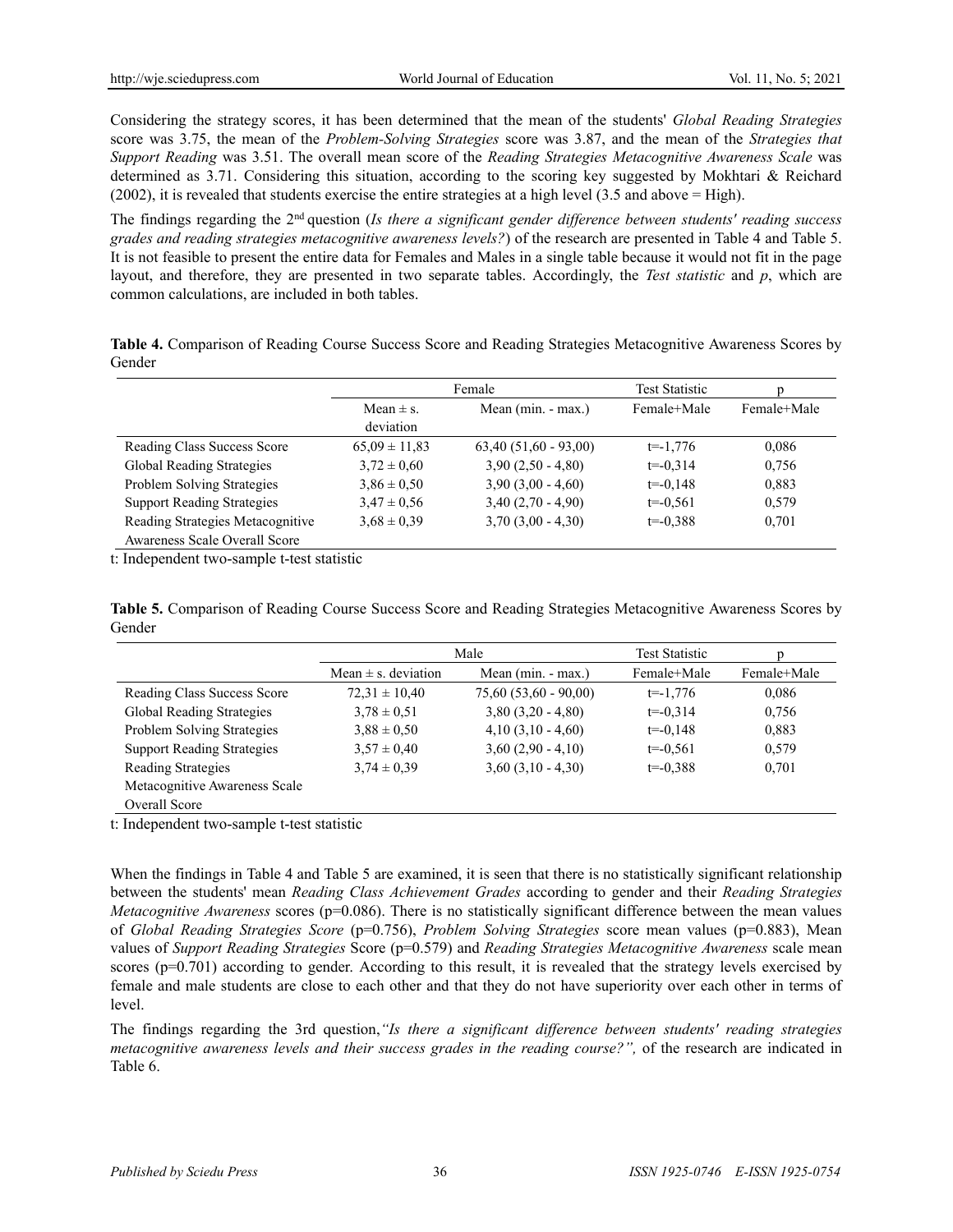|                                                                | Reading Lesson | Success Score |
|----------------------------------------------------------------|----------------|---------------|
|                                                                |                |               |
| Global Reading Strategies                                      | 0,286          | 0,113         |
| Problem Solving Strategies                                     | 0,097          | 0,598         |
| <b>Support Reading Strategies</b>                              | 0,165          | 0,366         |
| Reading Strategies Metacognitive Awareness Scale Overall Score | 0.236          | 0.193         |

**Table 6.** Examination of the Relationship Between Reading Course Success Grade and Reading Strategies Metacognitive Awareness Scale Scores

r: Pearson correlation coefficient

According to this result, when Table 6 is reviewed, it is observed that there is no statistically significant relationship between the *Reading Class Success Score* and *Global Reading Strategies*, *Problem Solving Strategies*, *Reading Supporting Strategies* scores and scale general score (p>0.050).

### **4. Conclusion and Recommendations**

In this study, reading strategies metacognitive awareness levels of the 1<sup>st</sup> grade students studying at Anadolu University Faculty of Education Program of French Language Teaching have been examined in terms of gender and reading course success grade variables. The importance of reading and understanding in a foreign language is emphasized through many research conducted in the field. In this context, it is of utmost importance to determine what language learners do mentally during the reading process, what solutions they produce when they encounter a problem, and what methods they use to facilitate their understanding. These entire processes are performed through the use of metacognitive reading strategies.

In order to determine the metacognitive awareness levels of reading strategies of the  $1<sup>st</sup>$  grade students learning French language as a foreign language, the Turkish version of MARSI developed by Mokhtari & Reichard (2002), adapted to Turkish by Mr. Öztürk (2012) has been applied. Considering the scores given by the students to the scale items and according to the evaluation scale given by Mokhtari & Reichard (2002), in response to the first question of the research, which is "*What is the level of metacognitive awareness of reading strategies of French foreign language students?"* it has been determined that the students apply *Global Reading Strategies* (3,75), *Problem Solving Strategies* (3.87) and *Reading Support Strategies* (3.51) at a high level.

In response to the 2nd question *(Is there a significant gender difference between students' reading success grades and reading strategies metacognitive awareness levels?)* of the research, it is revealed that students' reading lesson success grades and reading strategies metacognitive awareness levels do not yield a significant difference in terms of gender. In similar studies, (Duran, 2011; Özsoy, Çakıroğlu&Kuruyer, 2010; Özsoy&Günindi, 2011; Erdem, 2012; Özdemir, 2018, cited by Azizoğlu&Okur, 2020: 264) research is available revealing that the level of metacognitive awareness and the use of reading strategies do not differ based on the gender.

Moreover, no significant relationship was available between the findings of the 3<sup>rd</sup> question (*Is there a significant difference between students' reading strategies metacognitive awareness levels and their success grades in the reading course?*) of the study. According to Anadolu University grading scale, a grade point average of 68.03 is accepted as a medium level grade point average. However, in the light of the data obtained, the high level of application of the entire strategies by the students cannot be associated with the success grade of the reading course. In this case, it has been observed that there was no great difference between the metacognitive awareness of reading strategies of male and female students whose reading course mean values were similar. In other words, it is revealed that the 1<sup>st</sup> grade students are aware of these strategies and apply them at a high level, but despite this, they demonstrate a moderate level of success in the reading lesson. In this case, it can be considered that within the scope of French language reading course, students do not act very consciously with respect to the metacognitive reading strategies in classes and exams. The reason for this can be considered as the fact that they have problems in the application of the strategy especially in exams due to time and other concerns, and that they are insufficient in applying what they know.

As a result, in line with the findings of this study, it can be mentioned that although students' awareness of metacognitive reading strategies is high, they achieve a moderate level of success in applying them when their reading course success grade averages are considered. Moreover, it has been observed that no great difference is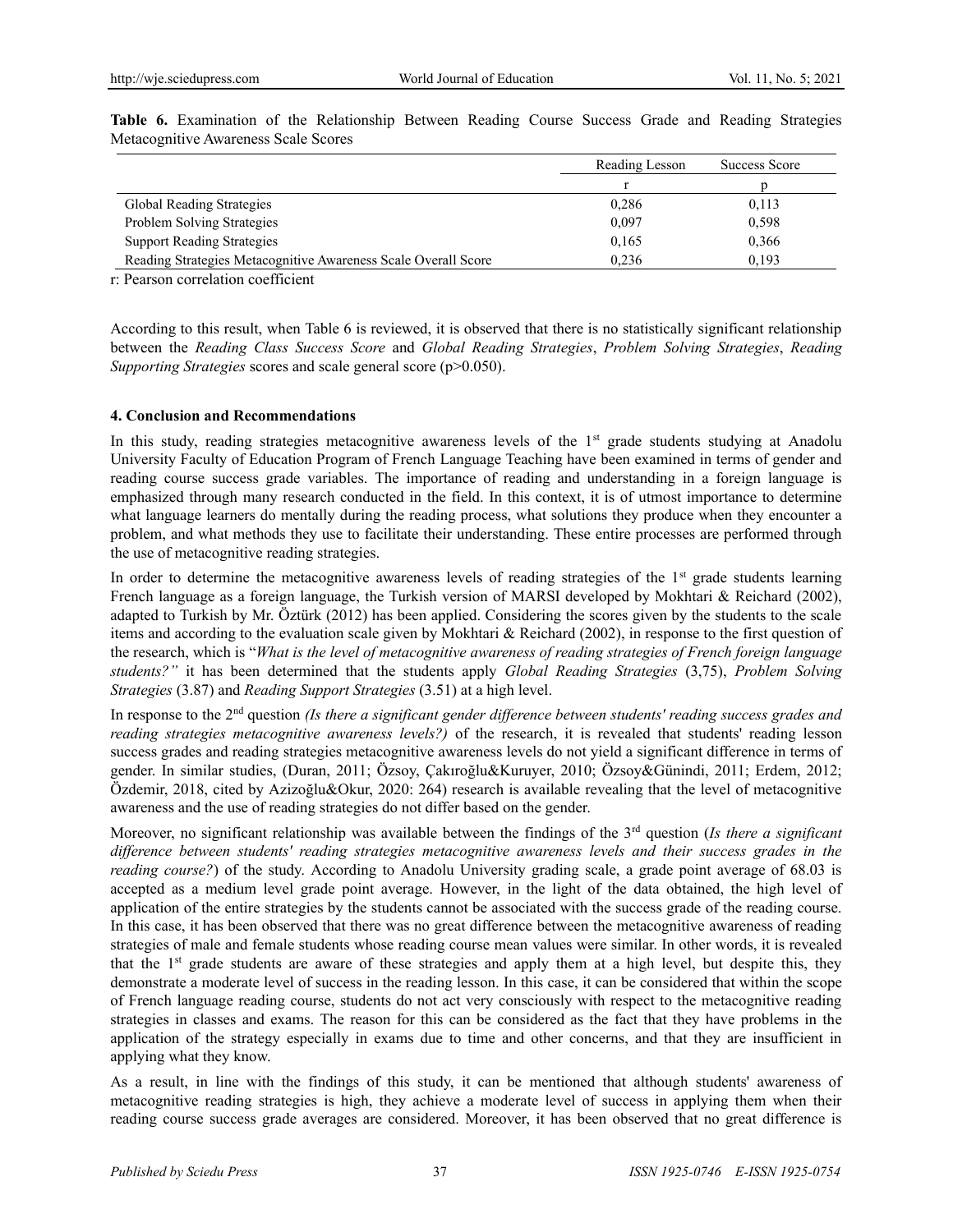available between the strategy awareness levels of female and male students.

In conclusion, based on the findings of this study, the following recommendations can be presented. Thus, in foreign language courses, students can be made aware of the use of strategies by conducting a number of activities aimed at reading strategies. In this way, an increase in reading and understanding levels and academic achievement can be achieved by demonstrating the situation and how students should use strategies through activities. By emphasizing the importance of strategy use in terms of reading comprehension, students can be focused on the application of strategy.

In addition to the above suggestions, it can be ensured that students raise the awareness of the strategies they apply unintentionally by determining the strategies they apply whether intentionally or unintentionally, by performing situation determinations regarding the ways they follow while reading.

It is required to be demonstrated that using different types of texts (literary texts, proving texts, explanatory texts, informational texts, etc.) in reading courses, the application of strategies can also differ according to the type of text. At the same time, students' work on different types of text shall raise their interest in the course.

It can be observed whether or not the application of strategies vary based on the grade level by comparing the reading strategies metacognitive awareness of the students of French department on different grade levels  $(1<sup>st</sup>, 2<sup>nd</sup>, 3<sup>rd</sup>)$ and 4th grade). Reading strategies of French students can be examined in terms of metacognitive awareness levels, other variables (age, number of foreign languages spoken, number of books read on a montly basis, etc.).

## **References**

- Akkaya, N. (2011). Effects of Using The Reading Comprehension Strategies on The Attitudes at Elementary School 8th Grade Turkish Course. *Milli Eğitim*, *191*, 68-77. https://dergipark.org.tr/tr/download/article-file/442531
- Aktaş, N., & Ertem, İ. S. (2016). The Effect of Pre-Reading Strategy on Screen Reading Comprehension. *Akademik Sosyal Araştırmalar Dergisi, 4*(36), 131-157.
- Anderson, N. J. (2002). The Role of Metacognition in Second Language Teaching and Learning. *ERIC Clearinghouse on Languages and Linguistics*, 1-7.
- Auerbach, E. R., & Paxton, D. (1997). "It's not the English Thing": Bringing Reading Research into the ESL Classroom, *TESOL Quarterly*, *31*(2), 237-261. <https://doi.org/10.2307/3588046>
- Ay, S. (2008). Reading Strategies in Foreign Language: A Case Study on Learners Who Are Smart in Different Ways. *Dil Dergisi*, *141*, 7-18. [https://doi.org/10.1501/Dilder\\_0000000095](https://doi.org/10.1501/Dilder_0000000095)
- Azizoğlu, N. İ., & Okur, A. (2020). The Relationship Between Metacognitive Awareness Of Reading Strategies and Demographic Variables, Circadian Rhythm Characteristics Among University Students. *Ana Dili Eğitimi Dergisi*, *8*(2), 258-269.
- Başaran, M. (2013). 4Th Grade Students' Using Metacognitive Reading Strategies Conditions and Between The Relationship Reading Comprehension and Using These Strategies. *Turkish Studies- International Periodical for The Languages, Literature and History of Turkish or Turkic, 8*(8), 225-240. http://dx.doi.org/10.7827/TurkishStudies.5502
- Bedir, S. B., & Dursun, F. (2020). Students' Views on Metacognitive Reading Strategies Instruction. *İnönü Üniversitesi Eğitim Fakültesi Dergisi*, *21*(1), 304-316. <https://doi.org/10.17679/inuefd.533500>
- Carrell, P. L. (1989). Metacognitive Awareness and Second Language Reading. *The Modern Language Journal*, *72*, 121-134. Retrieved from https://www.jstor.org/stable/326568
- Çetinkaya, G. (2004). Anadilinde ve Yabancı Dilde Okuma Sürecine Yönelik Gözlemler: Okuma-Anlama Stratejileri Üzerine Uygulamalı Bir Çalışma. *Master's Thesis*. Ankara Üniversitesi, Ankara.
- Cornaire, C. (1999). *Le Point Sur La Lecture*. Paris: Clé International.
- Dimmitt, C., & McCormick, C. B. (2012). Metacognition in education. In K. R. Harris, S. Graham, and T. Urdan (Eds.), *APA Educational Psychology Handbook*, *1*, 157-187, Theories, Constructs, And Critical Issues. Washington, DC: American Psychological Association. https://doi.org/10.1037/13273-007
- Erdoğan, T., & Yurdabakan, İ. (2018). Adaptation of Metacognitive Awareness of Reading Strategies Inventory: Turkish Higher Education Sample. *Turkish Studies, 13*(19), 669-680. <http://dx.doi.org/10.7827/TurkishStudies.13814>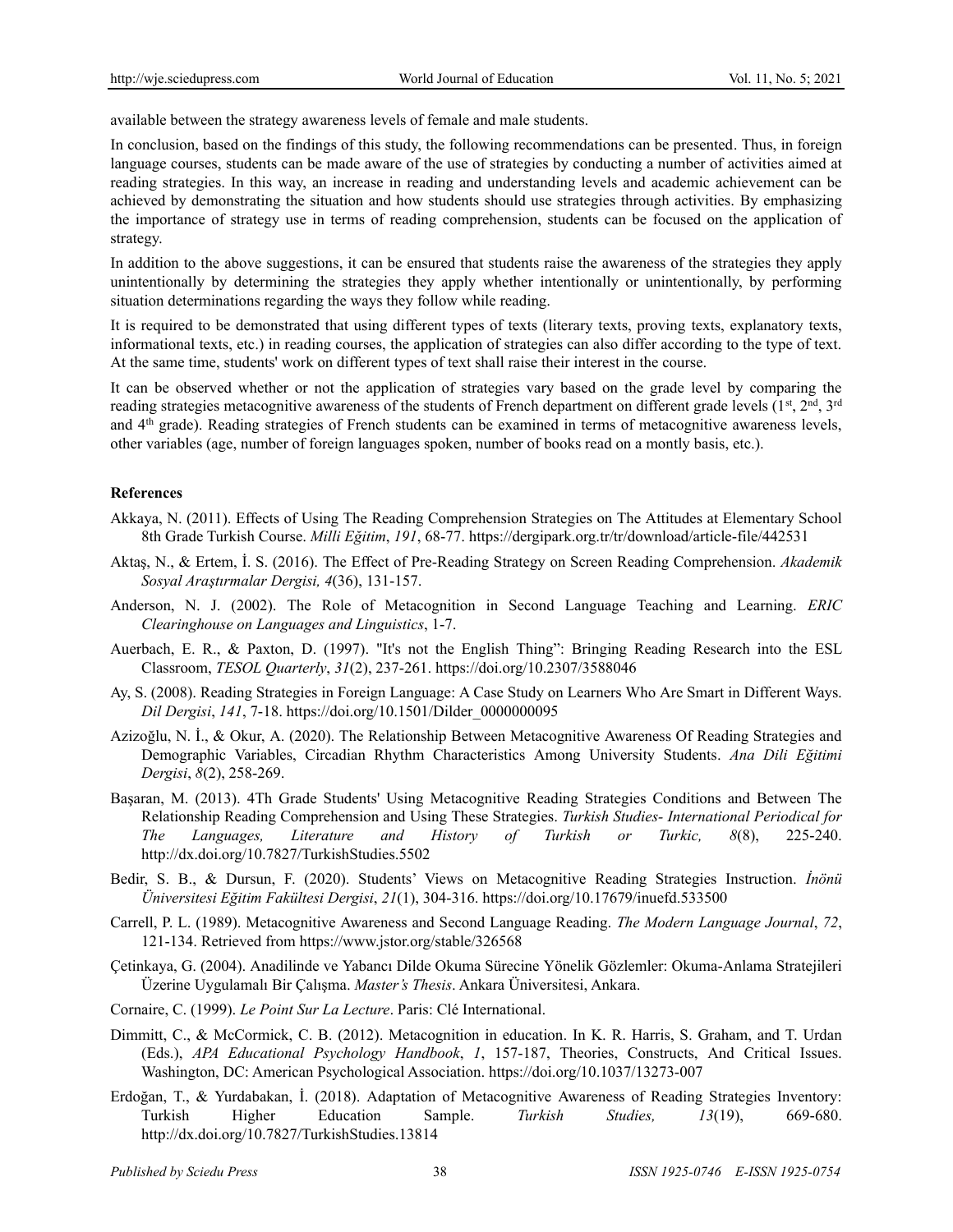- Ficher, R. (1998). Thinking About Thinking: Developing Metacognition in Children. *Early Child Development and Care*, *141*, 1-15. https://doi.org[/10.1080/0300443981410101](http://dx.doi.org/10.1080/0300443981410101)
- *Grade Sheet of the Anadolu University*. (2021). Retrieved from [https://www.anadolu.edu.tr/ogrenci-isleri/orgun-bilgi-ve-belgeler/senato-ve-yonetim-kurulu-kararlari/not-karsili](https://www.anadolu.edu.tr/ogrenci-isleri/orgun-bilgi-ve-belgeler/senato-ve-yonetim-kurulu-kararlari/not-karsiliklari-ve-yabanci-dil-sinavlari-esdegerlikleri) [klari-ve-yabanci-dil-sinavlari-esdegerlikleri](https://www.anadolu.edu.tr/ogrenci-isleri/orgun-bilgi-ve-belgeler/senato-ve-yonetim-kurulu-kararlari/not-karsiliklari-ve-yabanci-dil-sinavlari-esdegerlikleri)
- Gül, S. (2020). An Investigation of Turkish as a Foreign Language Learners' Perceptions of Metacognitive Reading Strategies. *Ph.D Thesis*. Hacettepe Üniversitesi, Ankara.
- Haukas, A. (2018). Metacognition in Language Learning and Teaching: An Overview. In Haukas, A., Bjorke, C., & Dyphedahl, M. (Eds.), *Metacognition in Language Learning and Teaching*. New York: Routledge Studies in Applied Linguistics. Retrieved from https://library.oapen.org/bitstream/handle/20.500.12657/24185/1005946.pdf?sequence=1

Karasar, N. (1995). *Bilimsel Araştırma Yöntemi*. Ankara: 3A Araştırma Eğitim Danışmanlık.

- Kuruyer, H. G., & Özsoy, G. (2016). Investigation of Metacognitive Reading Skills of Good and Poor Readers: A Case Study. *Kastamonu Eğitim Dergisi*, *24*(2), 771-788.
- Mokhtari, K., & Reichard, C. A. (2002). Assessing Students' Metacognitive Awareness of Reading Strategies. *Journal of Educational Psychology*, *94*(2), 249-259. https://doi.org[/10.1037/0022-0663.94.2.249](http://dx.doi.org/10.1037/0022-0663.94.2.249)
- Öztürk, E. (2012). The Validity and Reliability of the Turkish Version of the Metacognitive Awareness of Reading Strategies Inventory. *Elementary Education Online*, *11*(2), 292-305.
- Pinninti, L. R. (2016). Metacognitive Awareness of Reading Strategies: An Indian Context. *The Reading Matrix: An International Online Journal*, *16*(1), 179-193.
- Pressley, M., & Gaskins, I. W. (2006). Metacognitively Competent Reading Comprehension Is Constructively Responsive Reading: How Can Such Reading Be Developed in Students? *Metacognition and Learning*, *1*, 99-113. https://doi.org/10.1007/s11409-006-7263-7
- Rahimi, M., & Katal, M. (2012). Metacognitive Strategies Awareness and Success in Learning English as a Foreign Language: An Overview. *Procedia- Social and Behavioral Sciences*, *31*, 73-81. https://doi.org[/10.1016/j.sbspro.2011.12.019](http://dx.doi.org/10.1016/j.sbspro.2011.12.019)
- Randi, J., Grigorenko, E. L., & Sternberg, R. J. (2008). Revisiting Definition of Reading Comprehension: Just What is Reading Comprehension Away. In S. E. Israel, C. C. Block, K. L. Bauserman & K. Kinnucan-Welsch (Eds.), *Metacognition in Literacy Learning*. Matwah, NJ: Lawrence Erlbaum Associates. <https://doi.org/10.4324/9781410613301>
- Reid, G. (2007). *Motivating Learners in The Classroom: Ideas and Strategies*. UK: Paul Chapman Publishing.
- Rui, B. (2000). Exploration de la Notion de Stratégie de Lecture en Français Langues Étrangère et Maternelle. *Acquisition et interaction en langue étrangère*, *13*, 1-17. <https://doi.org/10.4000/aile.387>
- Şahan, A. (2012) Cognitive Reading Comprehension Strategies Employed By ELT Students. *Sosyal Bilimler Enstitüsü Dergisi Sayı*, *33*(2), 1-22.
- Stephanou, M., & Mpiontini, M. H. (2017). Metacognitive Knowledge and Metacognitive Regulation in Self-Regulatory Learning Style, and in Its Effects on Performance Expectation and Subsequent Performance across Diverse School Subjects. *Psychology*, *8*, 1941-1975. https://doi.org[/10.4236/psych.2017.812125](https://doi.org/10.4236/psych.2017.812125)
- Sucu, H. Ö. (2009). Contributions of Metacognitive Learning Strategies to The Development of Reading Comprehension in Foreign Language Teaching and Metacognitive Strategy Instruction (Nevsehir University sample). *Master's Thesis*. Erciyes Üniversitesi, Kayseri.
- Temizkan, M. (2008). The Effects of Cognitive Reading Strategies on The Reading Comprehension Expository Texts in The Turkish Lessons. *Gazi Eğitim Fakültesi Dergisi, 28*(2), 129-148.
- Teng, M. F. (2019). The benefits of Metacognitive Reading Strategy Awareness Instruction for Young Learners of English as a Second Language. *Literacy*, *00*, 1-11. <https://doi.org/10.1111/lit.12181>
- Vianty, M. (2007). The Comparison of Students' Use of Metacognitive Reading Strategies between Reading in Bahasa Indonesia and in English. *International Education Journal*, *8*(2), 449-460.
- Wang, M. T. (2009). *Effects of Metacognitive Reading Strategy Instruction On EFL High School Students' Reading*